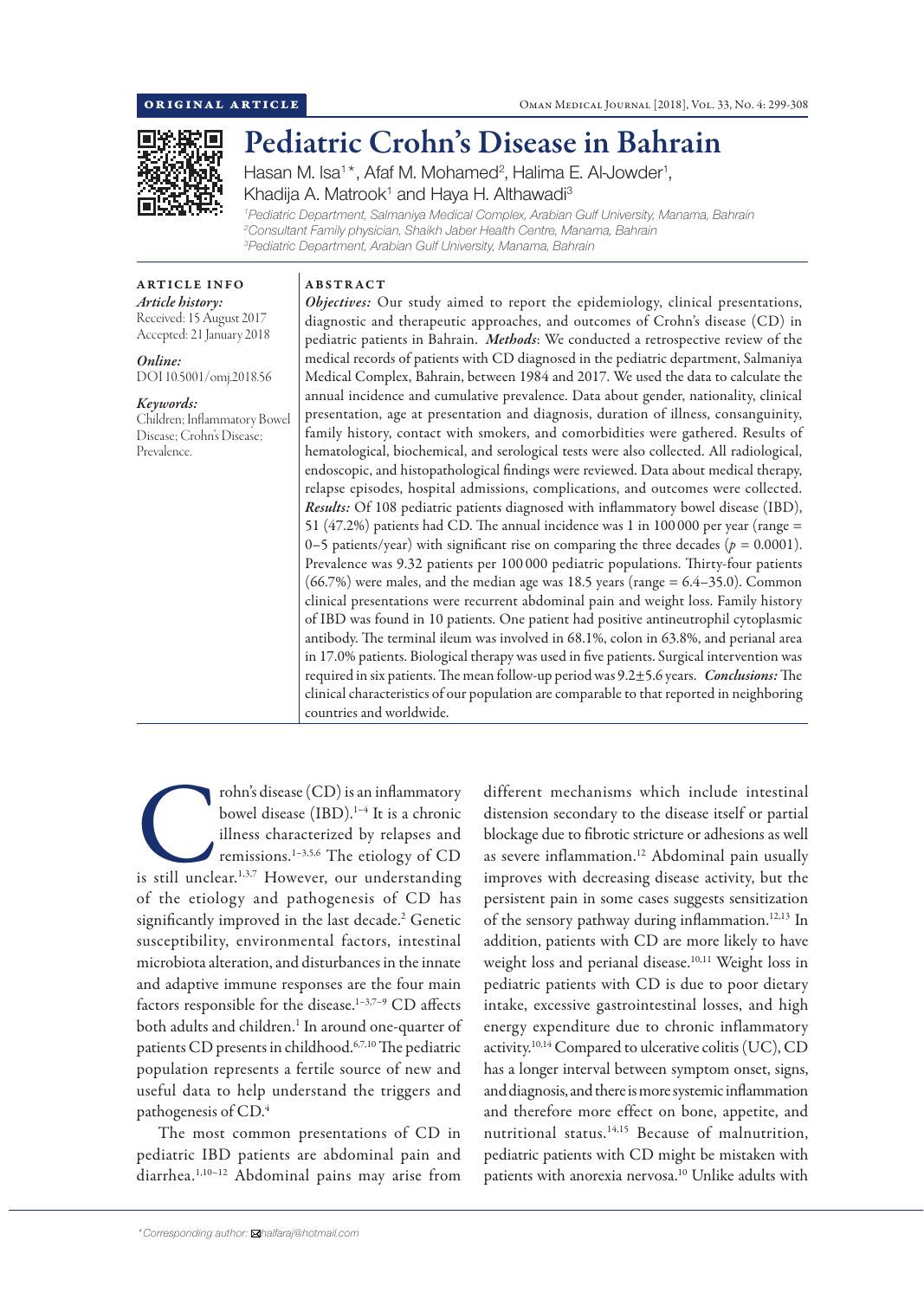CD, the relapses of pediatric CD have a damaging effect on children's linear growth and pubertal development.<sup>1,14</sup> Short stature might be the only presenting sign of CD that can be recognized before the appearance of any gastrointestinal symptoms.<sup>10,14</sup> A detailed nutritional assessment should be performed on a regular basis in all children and adolescents with CD.15 In addition to the gastrointestinal symptoms and signs, patients with CD are at risk of developing of extraintestinal manifestations like erythema nodosum and pyoderma gangrenosum, which might be linked to genetics, inflammatory cytokines, bacteria/ bacterial products, or medications.1 The effect of CD on the musculoskeletal system ranges from mild arthralgia to severe spondyloarthropathies.<sup>1</sup> Pediatric CD is a disorder that can lead to potential morbidities and lifelong challenges. It can leave both physical and psychosocial impact on children.<sup>1,4,10</sup> The classical history, physical examinations, laboratory investigations, imaging, endoscopy, and histopathology are needed to diagnose pediatric CD.<sup>11</sup>

Western countries have the highest rate of CD, but the incidence and prevalence of the disease are increasing worldwide.10 In the Middle East, studies about pediatric CD are scarce. To date, there are no published studies about pediatric CD coming from Bahrain. The aim of this study was to review the prevalence, annual incidence, clinical presentations, means of diagnosis, therapeutic approaches, complications, and outcomes of pediatric patients with CD in Bahrain.

#### METHODS

We conducted a retrospective review of all medical records of patients with CD diagnosed in the pediatric department, Salmaniya Medical Complex, Bahrain, between January 1984 and May 2017. All pediatric patients ( $\leq$  18 years old) with CD were included in the study. We had no exclusion criteria. Despite being a single center study and in the absence of any population-based data, the annual incidence and cumulative prevalence of the disease were calculated. That was based on the fact that since established in 1979 to date, Salmaniya Medical Complex remained the only secondary and tertiary care hospital that covers the whole country and accepts to receive, diagnose, and manage pediatric patients with IBD. Moreover, it is the only health care facility that provides pediatric gastroenterology

consultations in Bahrain. Data about gender, nationality, initial clinical presentation, age at presentation, age at diagnosis, duration of the illness, consanguinity, family history of IBD, contact with smokers, complications, number of exacerbations, number of hospital admissions, associated medical diseases, therapy, and outcome were collected.

Full blood count, erythrocytes sedimentation rate (ESR), C-reactive protein (CRP), liver function tests, antineutrophil cytoplasmic antibodies (ANCA), anti-saccharomyces cerevisiae antibodies (ASCA), helicobacter pylori serology and culture, purified protein derivatives (PPD) test, stool microscopy, and culture data were also collected. All results of radiological imaging studies including chest X-ray, abdominal ultrasound, small bowel series, abdominal computed tomography (CT), and magnetic resonance imaging (MRI) were reviewed. The Olympus (PCF-230 and XQ-230) or Pentax endoscopes (EG-2901 and EC-380IF) were used. Hematoxylin and eosin stain was used to read the gastrointestinal biopsies. After excluding ulcerative colitis, infective, and allergic causes, the diagnosis of CD was confirmed using clinical, biochemical, radiological, endoscopic, and histopathologic findings. The criteria published by IBD working group of the European Society of Pediatric Gastroenterology, Hepatology, and Nutrition (ESPGHAN) and the North American Society of Pediatric Gastroenterology, Hepatology, and Nutrition (NASPGHAN) was adopted to confirm the diagnosis of CD.<sup>16,17</sup> Data about medical therapy used to control CD, whether at the time of diagnosis or during the follow-up course, number of exacerbations, number of hospital admissions, complications, and outcomes were gathered.

This study was conducted in accordance with the principles of Helsinki Declaration and was ethically approved by the secondary care medical research subcommittee, Salmaniya Medical Complex, Ministry of Health, Bahrain.

The patients' data were initially entered into Excel sheet then analyzed using SPSS Statistics (IBM Corp. Released 2012. IBM SPSS Statistics for Windows, Version 21.0. Armonk, NY: IBM Corp). The frequencies and percentages were calculated for demographic data. Continuous variables were explored for normal distribution using Kolmogorov-Smirnov and Shapiro-Wilk tests. Grouped data were presented as mean and standard deviation (SD) for

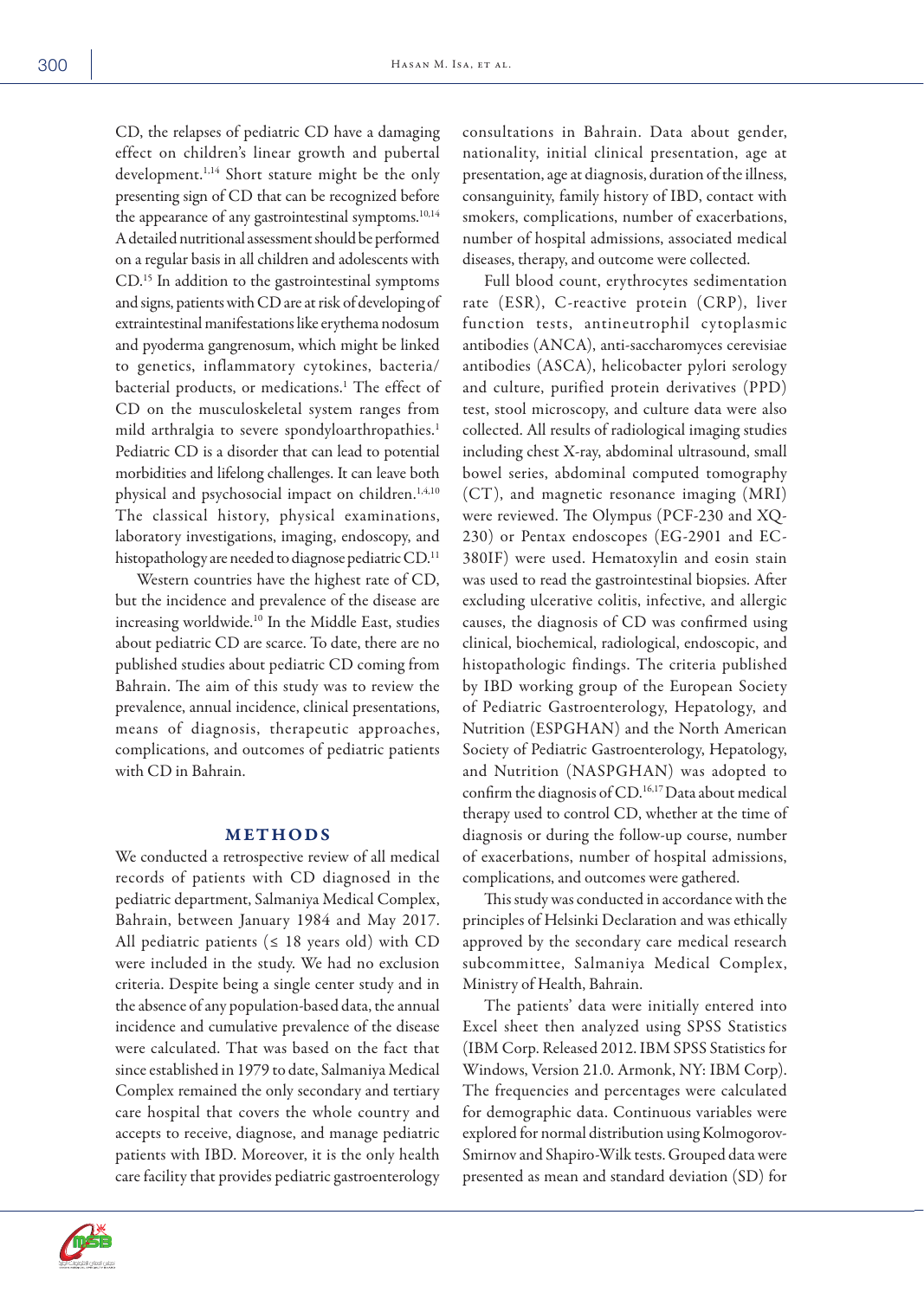

Figure 1: Cumulative prevalence of pediatric Crohn's disease in Bahrain between 1987 and 2017.

normally distributed variables or median and range for non-normally distributed variables. Kruskal-Wallis test was used to compare the incidence between three time periods set every 10 years. A *p*value < 0.050 was considered statistically significant.

## RESULTS

Of 108 pediatric patients diagnosed with IBD during the study period, 51 (47.2%) patients had CD. The prevalence of pediatric CD in Bahrain was 9.32 patients per 100 000 [Figure 1]. According to 2014 statistics, the population of Bahrain was 1 314 564, with 343 176 people aged less than 18 years. The estimated median annual incidence of CD was 1 in 100 000 per year (range  $= 0-5$  patients/ year). The median incidence of patients with CD was calculated based on the number of children during the previous period. These numbers were extracted from the Ministry of Health statistics. The median incidence was 0.006 per 100 000 per year (range = 0.0–0.56) between 1987 and 1997. The median incidence of patients with CD between 1998 and 2007 was 1.165 per 100 000 per year (range = 0.5–2.0) and the median incidence between 2008 and 2017 was 1.18 per 100 000 per year (range = 0.4–2.0). There was a significant statistical difference between the three time periods ( $p = 0.0001$ ).

Demographic data and clinical characteristics of pediatric patients with CD are presented in Table 1: Demographic data of 51 pediatric patients with Crohn's disease.

| Demographic data                           | Number (%)         |  |
|--------------------------------------------|--------------------|--|
| Gender                                     |                    |  |
| Male                                       | 34(66.7)           |  |
| Female                                     | 17(33.3)           |  |
| Nationality                                |                    |  |
| Bahraini                                   | 46(90.2)           |  |
| Non-Bahraini                               | 5(9.8)             |  |
| Total population* $(2014)$ n = 1 240 000   |                    |  |
| Governorate* Northern, $n = 326000(26.3%)$ | 16(31.4)           |  |
| Capital, $n = 532000 (42.9%)$              | 15(29.4)           |  |
| Muharraq, n = 216 000 (17.4%)              | 13(25.5)           |  |
| Southern, $n = 166000(13.4%)$              | 7(13.7)            |  |
| Birth weight, mean $\pm$ SD, kg            | $3.1 \pm 0.4$      |  |
| Admission weight, mean $\pm$ SD, kg        | $28.2 \pm 9.7$     |  |
| Admission height, mean ± SD, cm            | $136.5 \pm 7.7$    |  |
| Age at presentation, median (range), years | $11.6(0.4 - 18.0)$ |  |
| Age, years                                 |                    |  |
| $0 - 4.9$                                  | 5(9.8)             |  |
| $5 - 9.9$                                  | 11(21.6)           |  |
| $10 - 14.9$                                | 23(45.1)           |  |
| $15 - 18$                                  | 12(23.5)           |  |
| Age at diagnosis, median (range), years    | $11(0.4 - 17.0)$   |  |
| Disease duration, median (range), years    | $0.17(0.04 - 7.0)$ |  |
| Family history of IBD**                    | 10(41.7)           |  |
| Contact with a smoker person               | 1(5.3)             |  |

*\*Adapted from: https://en.wikipedia.org/wiki/Governorates\_of\_ Bahrain [cited 11 Jan 2017]. \*\*Out of 24 patients.*

*SD: standard deviation; IBD: inflammatory bowel disease.*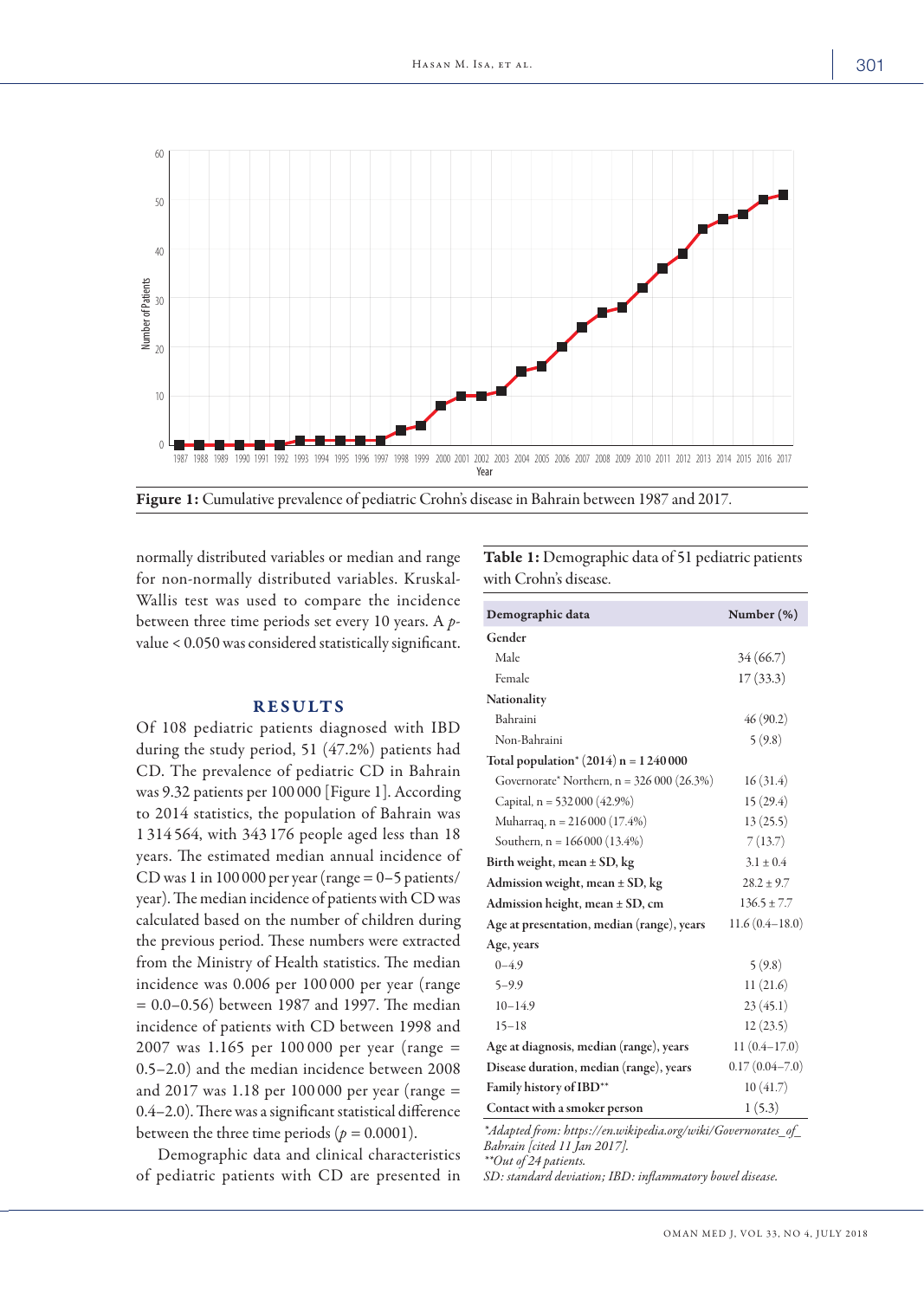| patients with Crohn's disease. |               |
|--------------------------------|---------------|
| <b>Clinical presentation</b>   | Number $(\%)$ |
| Recurrent abdominal pain       | 25(49.0)      |
| Weight loss                    | 23(45.1)      |
| Bloody diarrhea                | 16(31.4)      |
| Anorexia                       | 15(29.4)      |
| Vomiting                       | 10(19.6)      |
| Perianal disease               | 8(15.7)       |
| Arthralgia                     | 7(13.7)       |
| Constipation                   | 6(11.8)       |
| Pallor                         | 5(9.8)        |
| Fever                          | 5(9.8)        |
| Others                         | 4(8.0)        |
| Skin rash                      | 2(3.9)        |

Table 2: Clinical presentations of 51 pediatric

| <b>Table 3:</b> Results of laboratory investigations |
|------------------------------------------------------|
| of 51 pediatric patients with Crohn's disease at     |
| presentation.                                        |

Table 1. Thirty-four patients (66.7%) were males, and 17 (33.3%) were females. Forty-six (90.2%) were Bahraini, and five (9.8%) patients were non-Bahraini (two children were from India, one from Jordan, one from Pakistan, and one from Syria). All patients were born normally with no history of lower segment cesarean section deliveries. The median age at the time of the study was 18.5 years (range  $= 6.4 - 35.0$ ). Five (9.8%) patients had early onset disease. Family history of IBD was found in 10 (41.7%) out of 24 patients; seven had first-degree relatives while two and one had second and thirddegree relatives, respectively. No associated chronic diseases were noted.

The most common initial clinical presentations were recurrent abdominal pain and weight loss [Table 2]. Other presentations were found in four patients. Erythema nodosum was found in two patients. Eye involvement, arthritis, and clubbing were each found in one patient. No patients had pyoderma gangrenosum.

Laboratory features at the initial presentation of the disease are shown in Table 3. Low hemoglobin level was found in 35 (79.5%) patients with a mean of  $11.0\pm2.5$  g/dL (normal range =  $13.0-16.5$  g/dL). Hypoalbuminemia was found in 26 (57.8%) out of 45 tested patients with a mean of  $32.8 \pm 8.2$  g/L (normal range =  $35.0-50.0$  g/L); and low vitamin D level in five out of 11 tested patients with a mean of  $45.0 \pm 19.0$  nmol/L (normal range  $> 50$  nmol/L). ANCA test was performed in 11 patients, only one tested positive (9.1%). Four patients tested for ASCA and all were negative. Serum bilirubin and serum

| Laboratory<br>investigations                | Patients, $n$ $(\%)$ | <b>Total tested</b><br>patients, n (%) |
|---------------------------------------------|----------------------|----------------------------------------|
| High WBC count                              | 8(18.6)              | 43 (84.3)                              |
| Low H <sub>b</sub>                          | 35(79.5)             | 44(86.3)                               |
| High platelets                              | 15 (34.9)            | 43 (84.3)                              |
| High ESR                                    | 19(51.4)             | 37(72.5)                               |
| High CRP                                    | 27(71.1)             | 38 (74.5)                              |
| Low protein                                 | 4(9.1)               | 44(86.3)                               |
| Low albumin                                 | 26(57.8)             | 45(88.2)                               |
| High globulin                               | 40 (91.0)            | 44(86.3)                               |
| High ALP                                    | 1(2.3)               | 44(86.3)                               |
| High ALT                                    | 4(9.3)               | 43 (84.3)                              |
| High GGT                                    | 2(4.7)               | 43 (84.3)                              |
| Low serum iron                              | 12(50.0)             | 24(47.1)                               |
| Low serum ferritin                          | 11(45.8)             | 24(47.1)                               |
| Low vitamin B12                             | 1(5.0)               | 20(39.2)                               |
| Low vitamin D                               | 5(45.5)              | 11 (21.6)                              |
| Positive<br>helicobacter pylori<br>serology | 3(30.0)              | 10(19.6)                               |

*WBC: white blood cells; Hb: hemoglobin; ESR: erythrocytes sedimentation rate; CRP: C-reactive protein; ALP: alkaline phosphatase; ALT: alanine aminotransferase; GTT: gammaglutamyltransferase.* 

folate levels were normal in all tested patients. A PPD and chest X-ray were done to exclude tuberculosis as an alternative diagnosis that contraindicates the use of immune suppression in patients suspected to have IBD (specifically CD), both were done in all patients and all were negative.

Forty-two (82.4%) patients had at least one radiological imaging whether abdominal ultrasound, barium study, abdominal CT, or MRI scan to evaluate the small bowel; 35 (83.3%) had positive findings suggestive of CD [Table 4].

Of 51 patients with CD, 47 (92.2%) had endoscopic data available. Terminal ileum was the main area of involvement followed by the colon. Of 40 (78.4%) patients who had an upper gastrointestinal endoscopy, 19 (47.5%) had reports available, and 13 (68.4%) had positive findings. Esophageal involvement was noted in five patients (mild distal erythema in four patients and small nodules, aphthous ulcers, and small sliding hiatal hernia in one patient). Gastric involvement was found in 14 patients (diffuse erythema in four, multiple ulcers in four, macro-nodularity in two,

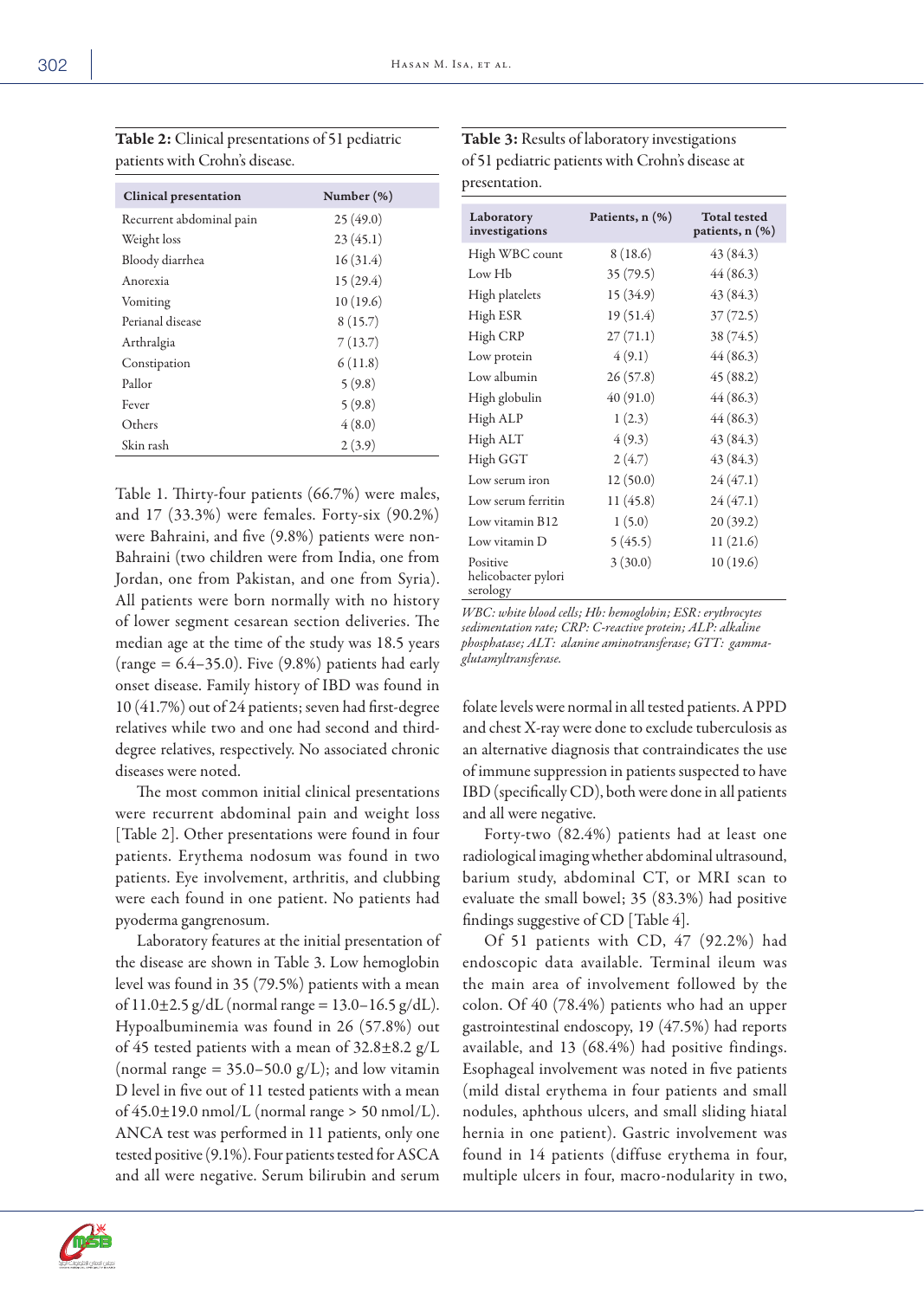| Investigations                        | Positive tests,<br>$n(\%)$ | Tested<br>patients, n (%) |  |
|---------------------------------------|----------------------------|---------------------------|--|
| Radiological                          |                            |                           |  |
| Abdominal<br>ultrasound               | 17 (45.9)                  | 37(72.5)                  |  |
| Barium study                          | 24 (72.3)                  | 33 (64.7)                 |  |
| Abdominal CT<br>scan                  | 13 (92.9)                  | 14(27.5)                  |  |
| Abdominal and<br>pelvic MRI scan      | 1(50.0)                    | 2(3.9)                    |  |
| Endoscopic                            |                            |                           |  |
| OGD                                   | 13(32.5)                   | 40(78.4)                  |  |
| Colonoscopy                           | 36(81.8)                   | 44(86.3)                  |  |
| Area of involvement                   |                            |                           |  |
| Terminal ileum                        | 32(68.1)                   | 47 (92.2)                 |  |
| Colon                                 | 30(63.8)                   | 47(92.2)                  |  |
| Stomach                               | 24(51.1)                   | 47(92.2)                  |  |
| Small bowel                           | 23 (48.9)                  | 47(92.2)                  |  |
| Esophagus                             | 19 (40.4)                  | 47(92.2)                  |  |
| Perianal disease                      | 8(17.0)                    | 47(92.2)                  |  |
| Histopathological                     |                            |                           |  |
| Upper<br>gastrointestinal<br>biopsies | 31 (91.2)                  | 34 (66.6)                 |  |
| Colon and terminal<br>ileum biopsies  | 40 (95.2)                  | 42(82.4)                  |  |
| Chronic mucosal<br>inflammation       | 27(67.5)                   | 40(48.4)                  |  |
| Non-caseating<br>granuloma            | 15(37.5)                   | 40(48.4)                  |  |
| Cryptitis                             | 15 (37.5)                  | 40(48.4)                  |  |
| Focal non-specific<br>ulcerations     | 14(35.0)                   | 40 (48.4)                 |  |
| Crypt abscesses                       | 11(27.5)                   | 40(48.4)                  |  |
| Prominent<br>lymphoid follicles       | 9(22.5)                    | 40 (48.4)                 |  |
| Crypt distortion                      | 7(17.5)                    | 40 (48.4)                 |  |
| Others                                | 11(27.5)                   | 40 (48.4)                 |  |

Table 4: Radiological, endoscopic and histopathological investigations of 51 pediatric patients with Crohn's disease.

*CT: computed tomography; OGD: esophago-gastro-*

*duodenoscopy; MRI: magnetic resonance imaging.* 

congested mucosa in two, fundal varices in one, and dull mucosa in one patient). The patient with fundal varices had infantile onset CD as it was diagnosed before the age of six years (at six months specifically), which was managed with mesalazine. At the age of 16, he had an episode of acute abdomen, and CT angiography revealed thrombosis of both superior mesenteric artery and vein. The patient was kept on regular warfarin but developed fundal and rectal varices. Duodenal involvement was seen in six patients (severe erythema in three patients, multiple

Table 5: Medications used in the management of 22 pediatric patients with Crohn's disease at the time of diagnosis and during follow-up.

| <b>Medications</b>        | Treated patients, n (%) |
|---------------------------|-------------------------|
| Prednisolone              | 16(72.7)                |
| <b>Azathioprine</b>       | 16(72.7)                |
| Mesalazine                | 12(54.5)                |
| Pentasa                   | 7(31.8)                 |
| Asacol                    | 6(27.3)                 |
| Folic acid                | 9(40.9)                 |
| Iron supplementation      | 7(31.8)                 |
| Omeprazole                | 6(27.3)                 |
| Calcium supplementation   | 6(27.3)                 |
| <b>Multivitamins</b>      | 6(27.3)                 |
| <b>Biological therapy</b> | 5(22.7)                 |
| Adalimumab                | 4(18.2)                 |
| Infliximab infusion       | 2(9.1)                  |

aphthous ulcers and nodularity shiny mucosa each in two patients, and dull mucosa and friable easy to bleed mucosa each in one patient).

All 51 patients with CD underwent colonoscopy, but reports were available for 44 (86.3%); 36 (81.8%) had positive findings. Perianal disease was noted in eight patients (perianal fistula in five and anal fissure in three; perianal granuloma and anal fissure in one of the eight patients was also found), multiple kissing ulcers covered with necrotic tissue with skipped lesion in nine, mucosal erythema in three, congested mucosa in two, and rectal varices and polyp in one patient each. The rectal varices were found in the same patient who had mesenteric artery and vein thrombosis. Terminal ileum reports were available for 14 patients; 10 were positive (ulcers in seven patients and cobble-stoning in three; one of the 10 patients had erythema, narrowing, edema, pseudopolyp and flat mucosa). No patient underwent capsule endoscopy.

Upper gastrointestinal histopathology reports were available for 34 (66.6%) patients; 31 (91.2%) had positive results. Some patients had more than one histological finding in the same tissue biopsy. Nineteen (40.4%) out of 47 esophageal biopsies were positive (non-specific chronic active esophagitis in 12, mild papillary hyperplasia in four, basal cell hyperplasia in three, mild congestion in three, focal eosinophils infiltrate in two, and candida esophagitis, lymphocytic infiltrate and focal polymorphs infiltration each in one patient). Twenty-five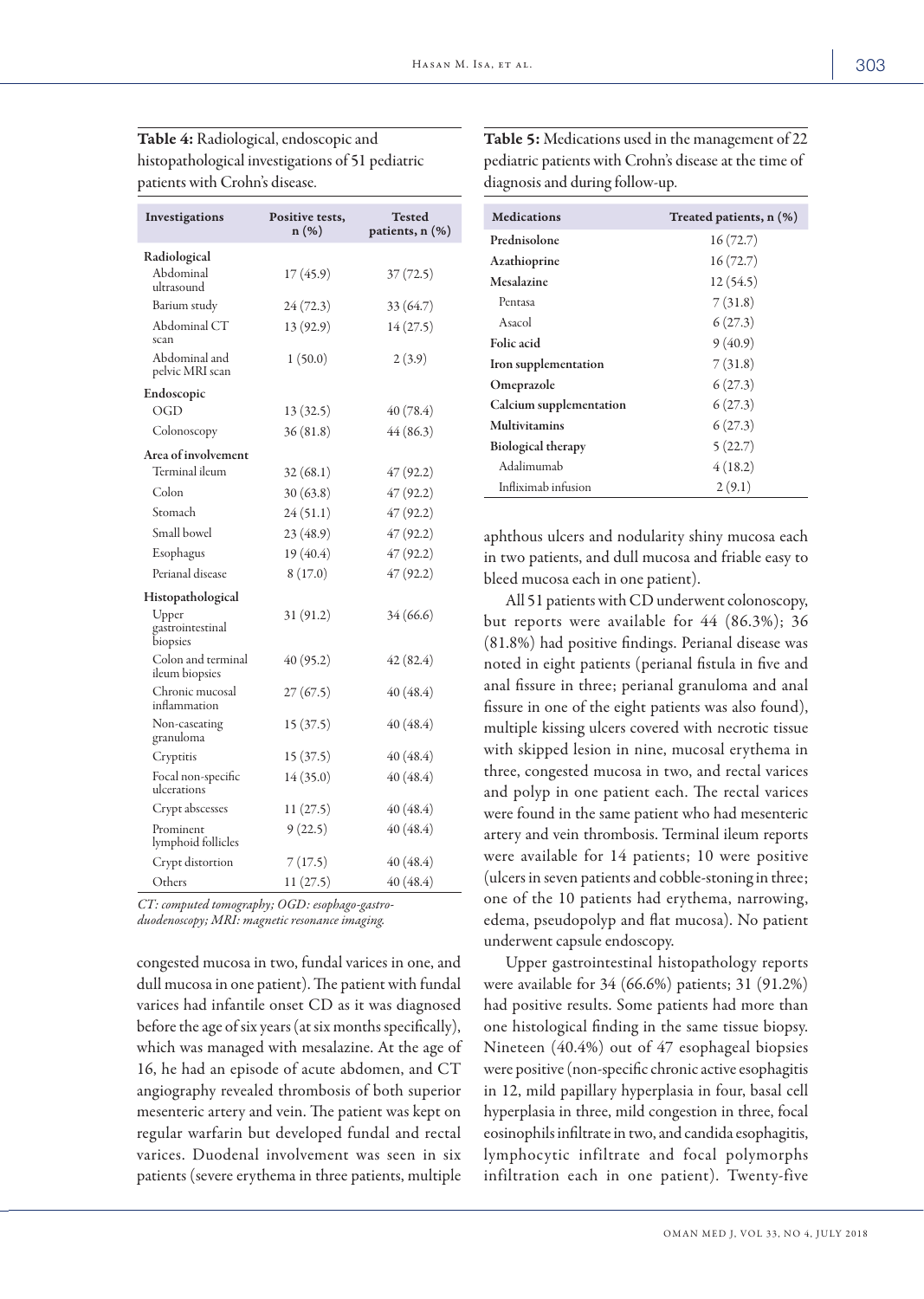| Country              | Author/year                          | Study period  | Age, years           | Incidence/10 <sup>5</sup> /<br>year | Prevalence      |
|----------------------|--------------------------------------|---------------|----------------------|-------------------------------------|-----------------|
| Bahrain*             | Isa et al. $2018$                    | 1987-2017     | < 18                 | 1.0                                 | 9.32            |
| Kuwait               | Al-Qabandi et al. <sup>19</sup> 2015 | 1998-2008     | $\leq 15$            | 1.53                                | NR <sup>+</sup> |
| Saudi Arabia, Riyadh | El Mouzan et al. $202006$            | 1993-2002     | < 18                 | 0.5                                 | <b>NR</b>       |
| Saudi Arabia         | El Mouzan et al. <sup>21</sup> 2014  | $2003 - 2012$ | $0 - 14$             | 0.27                                | NR.             |
| Lebanon              | Abdul-Baki et al. <sup>22</sup> 2007 | $2000 - 2004$ | Pediatric and adults | 1.4                                 | <b>NR</b>       |
| Turkey               | Tozun et al. $23$ 2009               | $2001 - 2003$ | Pediatric and adults | 2.2                                 | <b>NR</b>       |
| Libya                | Ahmaida et al. <sup>24</sup> 2009    | 1997-2006     | < 15                 | <b>NR</b>                           | 2.0             |
| Tunisia, Central     | Mehdi et al. <sup>25</sup> 1997      | 2000-2008     | Pediatric and adults | 1.24                                | NR              |

Table 6: The reported incidence and prevalence of pediatric Crohn's disease in Middle Eastern countries.

*\*The present study.*

 *†no record. To the best of our knowledge, no reports on epidemiology of pediatric Crohn's disease were published from the following countries: Qatar, United Arab Emirates, Oman, Iraq, Iran, Yemen, Syria, Jordan, Egypt, Sudan, Algeria, or Morocco.*

(80.6%) out of 31 gastric biopsies were positive (nonspecific chronic active gastritis in 22, noncaseating granuloma in two, helicobacter association in two; and mild congestion, foveolar prominence and cystic dilatation each in one). Twenty (71.4%) out of 28 duodenal biopsies were positive (chronic active duodenitis in 17 patients while ulceration, superficial mucosal necrosis, heavy infiltrates in lamina propria, mild excess in plasma cells, cryptitis, focal crypt abscess, and crypt hyperplasia each in one patient).

Colonic histopathology reports were available for 42 (82.4%) patients, 40 (95.2%) were positive. Chronic mucosal inflammation, noncaseating granuloma, cryptitis, and focal non-specific ulcerations were the main findings [Table 4]. Other findings were also seen in 11 (27.5%) patients such as focal mucodepletion in five, granulation tissue in four, mild increase in lymphoplasmacytic infiltrate in four; glandular distortion, focal hemorrhage, Paneth cell metaplasia, increase in mononuclear cells, and eosinophilic infiltrate each in two patients; and deep mucosal gap, mucosal congestion, inflammatory polyps, and neuromatoid proliferation each in one patient.

The most frequently used medications were prednisolone, azathioprine, and mesalazine [Table 5]. Biological therapy was used in five patients (22.7%). The indications to use biologics were either the presence of fistulizing CD (three patients) or poor response to conventional medical therapy (two patients). In four patients, the response was healing of the fistulae and induction of remission. One patient did not respond initially to adalimumab but responded well to infliximab. No patient received cyclosporine, methotrexate, or antituberculosis

medications. No data were available about exclusive enteral nutrition or vitamin D supplementation.

During the study period, eight patients had at least one CD relapse. The median number of relapse episodes per patient was two (range = 0–7 episodes). The median number of admissions per patient was four (range  $= 0-10$  admissions). Out of 79 admissions, 17 (21.5%) were due to CD exacerbation. Three patients developed steroid dependence (5.8%). Three patients had anemia, which required a blood transfusion. Esophageal stricture, failure to thrive, short stature, pneumonia, septicemia, and mesenteric artery and vein thrombosis were noted in one patient each. Surgical interventions were required in six patients. Two patients had an inguinal hernia repair, and two had a tonsillectomy. Endoscopic esophageal stricture dilatation, appendectomy, perianal abscess drainage, and fistula repair were performed in one patient each. Gastrostomy was performed in one patient who had esophageal stricture secondary due to CD with severe dysphagia and failure to thrive. Total colectomy was required in one patient due to severe disease, short stature, and very poor response to medical treatment including biologic therapy. One patient had a post-infliximab anaphylactic reaction. The mean follow-up period was 9.2±5.6 years. No mortality was reported.

## DISCUSSION

The prevalence and incidence of pediatric CD are on the rise worldwide.10 This change in epidemiology could be attributed to environmental factors, urbanization across the globe, and the adoptation of westernized living styles.18 The prevalence of

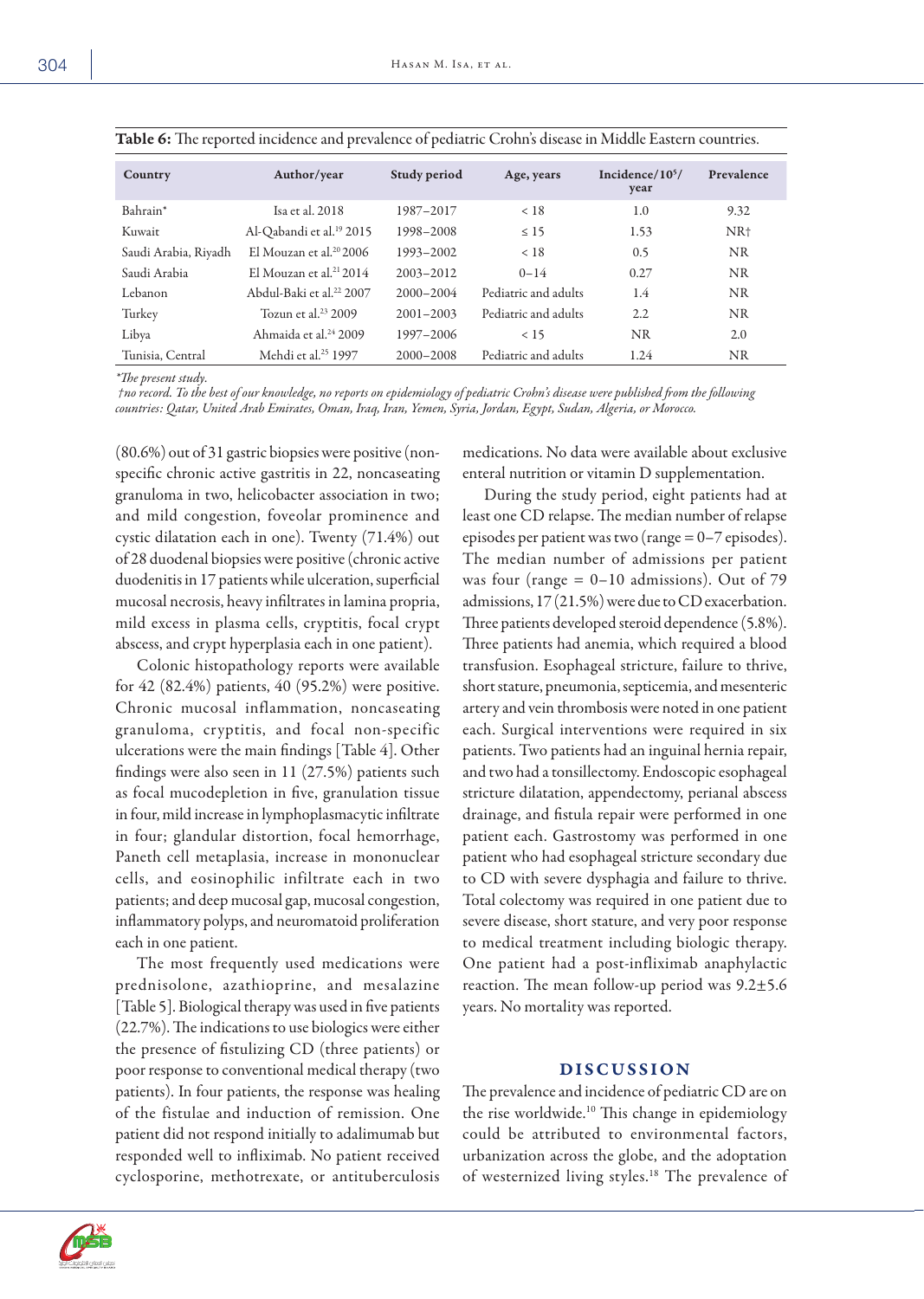pediatric CD in our study was 9.32 per 100 000, which is lower than that reported in some western countries.14,18 Data on the epidemiology of pediatric CD from the Middle East are limited. The available data are summarized in Table 6. 19–25 A study from Saudi Arabia of 455 patients with CD and found a striking increase in the prevalence of CD.<sup>11</sup>

In this study, the estimated median annual incidence of CD was 1 per 100 000 per year with a significant rise when comparing the three decades across the study period. The increasing incidence of CD in Gulf Cooperation Council countries may be related to the growing awareness of the disease.<sup>19,26</sup> CD incidence peaks in the second and third decades of life (late adolescence and early adulthood).<sup>4</sup> In our study, where only pediatric patients under the age of 18 years were involved, the median age at presentation was 11.6 years old.

Similar to our study, all of the original studies reviewed showed male predominance in patients with CD.11,19,26–28 Previous male to female ratios noted were 2:1 and 4.5:1.11,29 A family history of IBD in our study was noted in 41.7%. This is higher than the number reported from Kuwait (20%) and Saudi Arabia (13.6%).<sup>19,30</sup>

The clinical presentations of patients with CD in this study were similar to other studies where abdominal pain (49.0%), weight loss (45.1%) and bloody diarrhea (31.4%) were the most common presentations.6,11,12,15,19,26,30–32 However, the study from Kuwait reported a higher rate of abdominal pain (90%) and diarrhea (76%).<sup>19</sup> The rate of weight loss we observed was lower than two previous studies (75.2% and 78%).30,33

In our study, eight (17.0%) patients had perianal diseases; five had perianal fistulae. Likewise, perianal diseases were reported in 17% of patients from Kuwait and 13% of patients from Saudi Arabia with a greater number (44%) reported in patients with CD from Libya.19,24,30

In this study, 13.7% of patients with CD had arthralgia. This is similar to a study from Saudi Arabia where the figure was 13.5%.<sup>28</sup>

The standard diagnostic laboratory tests used to diagnose CD in children are similar to those in adults.10 Although some pediatric patients with CD, especially those with mild disease, will have no laboratory abnormalities detected, the presence of iron deficiency anemia, elevated inflammatory markers (e.g., ESR, CRP and fecal calprotectin, hypoalbuminemia), and negative stool cultures are suggestive of CD.<sup>1,10</sup> In our study, anemia, elevated inflammatory markers, and hypoalbuminemia were all on the higher side. Anemia was noted in 79.5% of our patients which was higher than that reported previously (25% and 57.9%).<sup>11,30</sup> Studying the causes of the anemia was not the aim of the study. Iron deficiency anemia was documented in 45.8% of the 24 tested patients based on serum ferritin levels (50.0% of them had low serum iron). This make it inappropriate to attribute anemia to CD alone since other etiologies of anemia were not excluded. High ESR and CRP were noted in 51.4% and 71.1% of our patients, respectively. This was again higher than that reported in Saudi patients (25% and 18%).<sup>11</sup> Hypoalbuminemia was seen in 57.8% of patients in this study compared to that a different study from Saudi Arabia, which was 34.5%.<sup>30</sup>

Although serological tests are available to screen for IBD, they fail to diagnose pediatric CD in at least 30% or give false positive results.<sup>1</sup> ANCA was positive in only one (9.1%) of the 11 patients we tested while ASCA test was negative in all four tested patients. Similarly, positive ANCA was reported in 10.3% of patients (of a total 97) while ASCA was positive in 51% (of a total 92 patients).30

Radiological evaluation of children suspected to have CD should be individualized.<sup>1</sup> Abdominal ultrasound can be used to detect CD in children with high success.<sup>31,34</sup> Bowel wall thickening, peri-intestinal inflammation, and extraintestinal complications like fistula, abscesses, and ileus can be detected by transabdominal ultrasound.<sup>34</sup> Although upper gastrointestinal study with small bowel followthrough is the main diagnostic radiological modality in patients with CD, the information obtained from its images to detect the presence or to see the extent of CD are limited.<sup>1</sup> CT and MRI can provide better visualization of the inflamed mucosa and periintestinal involvement like abscesses or fistula.<sup>1,8,34</sup> Our study showed higher positive findings of CD using abdominal CT scan (92.9%) compared to barium study (72.3%) or abdominal ultrasound (45.9%). However, the major disadvantages of CT scan are high exposure to radiation and the need for oral preparations.<sup>35</sup>

Ideally, all pediatric patients suspected to have CD should have an endoscopic procedure (upper and lower gastrointestinal endoscopy and biopsies) to confirm the diagnosis.7,30 All our patients had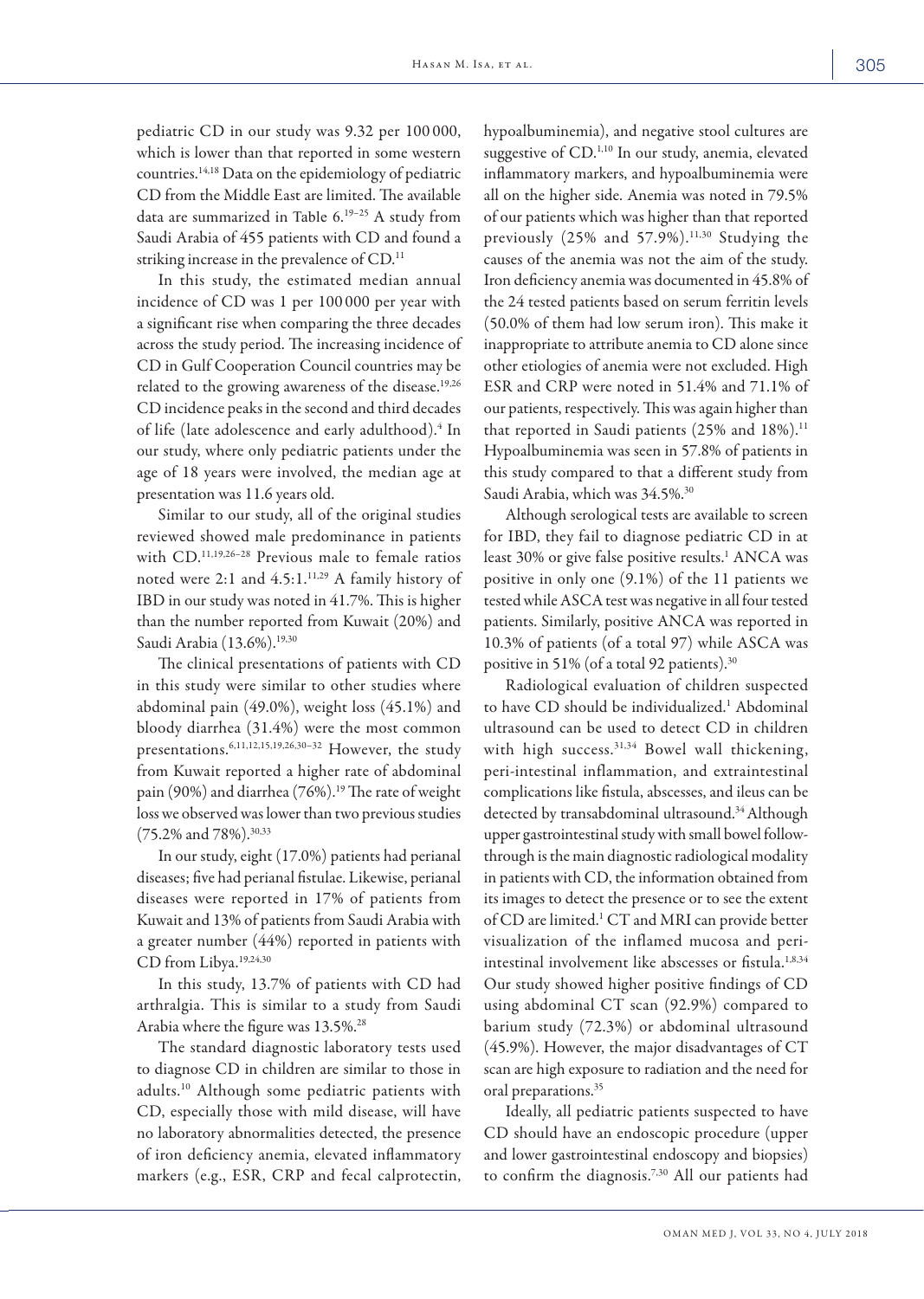endoscopic procedures done to confirm the diagnosis, but none had capsule endoscopy. Although capsule endoscopy is not widely used in children at present, it may become increasingly valuable in the diagnosis of small bowel diseases in the future.<sup>8,31</sup> In our study, the terminal ileum (68.1%) and the colon (63.8%) were the main areas involved. This is similar to that reported previously where the terminal ileum was involved in 72% and the colon in 68%.19 In this study, esophageal involvement was noted in 40.4% of patients, which is far higher than that reported from Kuwait where only 8% had an upper gastrointestinal involvement.19 This can be explained by higher number of upper gastrointestinal endoscopies performed to our patients (78.4%) compared to that in Kuwait (48%).19

Treatment of CD consists of medical and surgical approaches.2 Although medical advances have created drugs to control CD and improve quality of life, patients are at risk of infections due to the use of these immunosuppressive drugs or due to the disease.5 Medical treatment of children with CD should consider both induction and maintenance phases.1,2 In active pediatric CD, exclusive enteral nutrition (EEN) still has an important role as firstline therapy.<sup>14,36</sup> In our study, no patient had received EEN. However, EEN is associated with early treatment failure probably due to its implications on normal daily life (e.g., nasogastric tube insertion and difficulties to sustain adherence).<sup>14</sup> Most clinicians rely on corticosteroids for induction of rapid remission.1,2,12,14,36,37 Most of our patients (72.7%) received steroids for induction of remission. Similarly, a study in 188 patients with CD used steroids in 72.9% of patients.<sup>37</sup> Previous studies have used steroids in almost all patients  $(97.4\%)^{30}$  and in only 37% of patients.<sup>27</sup> However, one-third of IBD patients will fail to respond to corticosteroids.<sup>2</sup>

Immunomodulators (e.g., azathioprine), aminosalicylates (e.g., mesalazine), and biologic agents (e.g., infliximab and adalimumab) are the main maintenance drugs used.1,2,12,14,36,37 Azathioprine was used in 72.7% of our patients. Previous studies have reported its use in 91.7% and 42.6% of patients.<sup>30,37</sup> We report mesalazine use in 54.5% of the patients, which is lower than the previous studies (68%, 88%, and 94.2%).27,30,37 This might be related to the high incidence of glucose-6-phosphate deficiency in our population in which mesalazine is contraindicated.

When patients with moderate to severe

CD do not respond to aminosalicylates or immunosuppressive medications, biologic agents like anti-TNF-α monoclonal antibodies are recommended.2 In this study, 22.7% patients used biologic therapy with previous reports of use in 27.8% and 32.2% of patients.28,30 The use of biologic agents in the treatment of patients with CD has significantly increased over the last decade.<sup>14</sup> The impact of biologics on the outcome of pediatric CD is clear.6 Besides improving the disease control, they also improve patients' growth and quality of life.<sup>2,6</sup> Biologic therapy appears to be safe and well tolerated by pediatric patients.6 Infliximab, adalimumab, certolizumab pegol, and golimumab are the current four anti-TNF-α agents used to treat patients with CD.14,37,38 The decision to introduce anti-TNF-α agent is based on the disease severity, the presence of comorbidities, direct and indirect costs of medical care, and possible benefits and risks.37 Infections and malignancy are the main potential serious adverse events associated with the use of biologic drugs.<sup>2,6</sup> Patients with CD should be closely monitored for neutropenia and leucopenia to avoid life-threating infections especially those on biologics and other immunosuppressive medications.<sup>6</sup>

We observed that CD was complicated by various adverse events including esophageal strictures, fistula formation, thromboembolic events, and surgical interventions. CD may result in strictures of the affected bowel segments or fistula formation.<sup>31</sup> One patient in our study had superior mesenteric artery and vein thrombosis 15 years after the diagnosis of the disease. Patients with IBD are at higher risk of thromboembolic events compared to the general population.39 Mesenteric artery thrombosis due to CD associated coagulation abnormalities is a relatively rare complication of CD.<sup>40</sup> In our study, six (11.8%) patients had surgical interventions related to CD out of 51 patients. This is higher than a previous report where surgical interventions were required in seven (7.6%) out of 92 patients with CD (four patients had gut perforations and three had gut strictures).19

Like any other retrospective studies, this study is limited by missing some data related to patients with CD-like history of consanguinity, the use of EEN, and patients' compliance with medications. In addition, the small sample size of the patients with CD was considered a limitation. However, this study is the first study from Bahrain to shed light on

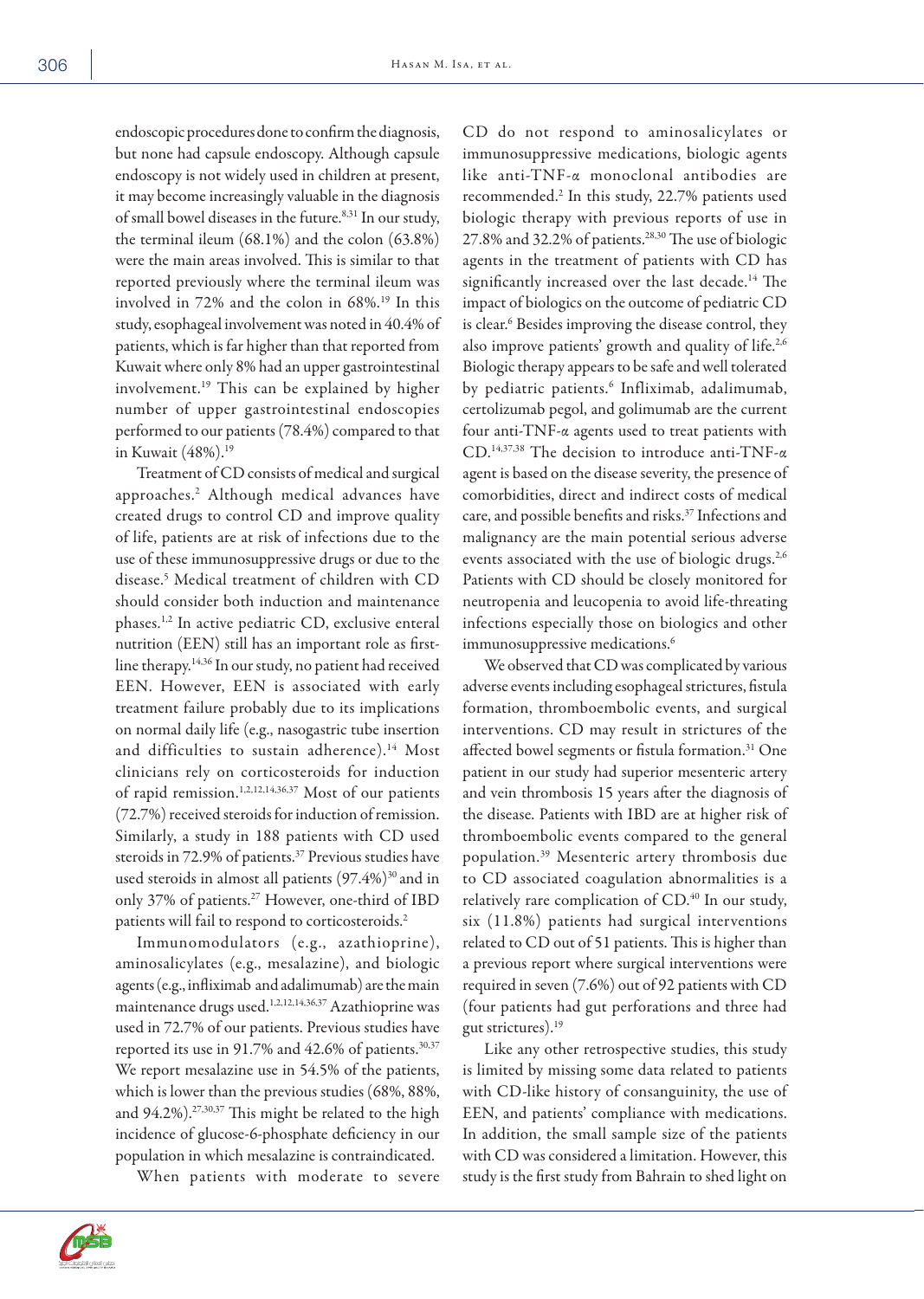pediatric patients with CD, and it can form a great source of information for any future studies tackling the same group of patients.

# CONCLUSION

There has been a significant increase in both the annual incidence and the prevalence of pediatric CD in Bahrain. We observed a male predominance and high rate of family history of IBD among our cohort, which might indicate a genetic etiology for the disease. The clinical characteristics of the disease in our population are almost comparable to that reported in neighboring countries and worldwide. Abdominal pain and weight loss were the main symptoms at presentation of the disease, and low hemoglobin levels were a common laboratory finding. Terminal ilium is the most frequent area of involvement. Immunosuppressive therapy is the main therapeutic option. Further studies on nutritional status, compliance with medications, and the effect of the disease on the quality of life are needed.

#### *Disclosure*

The authors declared no conflicts of interest. No funding was received for this study.

#### *Acknowledgements*

The authors gratefully acknowledge all those who provide care for patients with CD in the pediatric department, Salmaniya Medical Complex, Kingdom of Bahrain.

#### references

- Rufo PA, Denson LA, Sylvester FA, Szigethy E, Sathya<br>P, Lu Y, et al. Health supervision in the management of children and adolescents with IBD: NASPĞHAN recommendations. J Pediatr Gastroenterol Nutr 2012 Jul;55(1):93-108.
- 2. Triantafillidis JK, Merikas E, Georgopoulos F. Current and emerging drugs for the treatment of inflammatory bowel disease. Drug Des Devel Ther 2011 Apr;5:185-210.
- 3. Sang L-X, Chang B, Zhang W-L, Wu X-M, Li X-H, Jiang M. Remission induction and maintenance effect of probiotics on ulcerative colitis: a meta-analysis. World J Gastroenterol 2010 Apr;16(15):1908-1915.
- 4. Okou DT, Kugathasan S. Role of genetics in pediatric inflammatory bowel disease. Inflamm Bowel Dis 2014 Oct;20(10):1878-1884.
- 5. Lu Y, Bousvaros A. Immunizations in children with inflammatory bowel disease treated with immunosuppressive therapy. Gastroenterol Hepatol (N Y) 2014 Jun;  $10(6):355-$ 363.
- 6. Dulai PS, Siegel CA, Dubinsky MC. Balancing and communicating the risks and benefits of biologics in pediatric inflammatory bowel disease. Inflamm Bowel Dis 2013 Dec;19(13):2927-2936.
- 7. Cakir M, Unal F, Dinler G, Baran M, Yuksekkaya HA, Tumgor G, et al. Inflammatory bowel disease in Turkish children. World J Pediatr 2015 Nov;11(4):331-337.
- 8. Sandhu BK, Fell JM, Beattie RM, Mitton SG, Wilson DC, Jenkins H; IBD Working Group of the British Society of Paediatric Gastroenterology, Hepatology, and Nutrition. Guidelines for the management of inflammatory bowel disease in children in the United Kingdom. J Pediatr Gastroenterol Nutr 2010 Feb;50(Suppl 1):S1-S13.
- 9. Docktor MJ, Paster BJ, Abramowicz S, Ingram J, Wang YE, Correll M, et al. Alterations in diversity of the oral microbiome in pediatric inflammatory bowel disease. Inflamm Bowel Dis 2012 May;18(5):935-942.
- 10. Rabizadeh S, Dubinsky M. Update in pediatric inflammatory bowel disease. Rheum Dis Clin North Am 2013 Nov;39(4):789-799.
- 11. Al-Mofarreh MA, Al-Mofleh IA. Emerging inflammatory bowel disease in Saudi outpatients: a report of 693 cases. Saudi J Gastroenterol 2013 Jan-Feb;19(1):16-22.
- 12. Srinath AI, Walter C, Newara MC, Szigethy EM. Pain management in patients with inflammatory bowel disease: insights for the clinician. Therap Adv Gastroenterol 2012 Sep;5(5):339-357.
- 13. Bielefeldt K, Davis B, Binion DG. Pain and inflammatory bowel disease. Inflamm Bowel Dis 2009 May;15(5):778- 788.
- 14. Ezri J, Marques-Vidal P, Nydegger A. Impact of disease and treatments on growth and puberty of pediatric patients with inflammatory bowel disease. Digestion 2012;85(4):308- 319.
- 15. dos Santos GM, Silva LR, Santana GO; Santos GMd. [Nutritional impact of inflammatory bowel diseases on children and adolescents]. Rev Paul Pediatr 2014 Dec;32(4):403-411.
- 16. IBD working group of the European Society for Paediatric Gastroenterology, Hepatology and Nutrition (ESPGHAN). Inflammatory bowel disease in children and adolescents: Recommendations for diagnosis- the Porto criteria. J Pediatr Gastroenterol Nutr 2005;41:1-7.
- 17. Bousvaros A, Antonioli DA, Colletti RB, Dubinsky MC, Glickman JN, Gold BD, et al; North American Society for Pediatric Gastroenterology, Hepatology, and Nutrition; Colitis Foundation of America. Differentiating ulcerative colitis from Crohn disease in children and young adults: report of a working group of the North American Society for Pediatric Gastroenterology, Hepatology, and Nutrition and the Crohn's and Colitis Foundation of America. J Pediatr Gastroenterol Nutr 2007 May;44(5):653-674.
- 18. Gasparetto M, Guariso G. Highlights in IBD Epidemiology and Its Natural History in the Paediatric Age. Gastroenterol Res Pract 2013;2013:829040.
- 19. Al-Qabandi WA, Buhamrah EK, Hamadi KA, Al-Osaimi SA, Al-Ruwayeh AA, Madda J. Inflammatory bowel disease in children, an evolving problem in Kuwait. Saudi J Gastroenterol 2011 Sep-Oct;17(5):323-327.
- 20. El Mouzan MI, Abdullah AM, Al Habbal MT. Epidemiology of juvenile-onset inflammatory bowel disease in central Saudi Arabia. J Trop Pediatr 2006 Feb;52(1):69-71.
- 21. El Mouzan M, Saadah O, Al-Saleem K, Al Edreesi M, Hasosah M, Alanazi A, et al. Increasing incidence and prevalence of inflammatory bowel disease in Saudi Arabia: a multicenter national study. Inflamm Bowel Dis 2014;20(6):1085-1090.
- 22. Abdul-Baki H, ElHajj I, El-Zahabi LM, Azar C, Aoun E, Zantout H, et al. Clinical epidemiology of inflammatory bowel disease in Lebanon. Inflamm Bowel Dis 2007 Apr;13(4):475-480.
- 23. Tozun N, Atug O, Imeryuz N, Hamzaoglu HO, Tiftikci A, Parlak E, et al; Members of the Turkish IBD Study Group. Clinical characteristics of inflammatory bowel disease in Turkey: a multicenter epidemiologic survey. J Clin Gastroenterol 2009 Jan;43(1):51-57.
- 24. Ahmaida A, Al-Shaikhi S. Childhood inflammatory bowel disease in Libya: epidemiology and clinical features. Libyan J Med 2009 Jun;4(2):70-74.